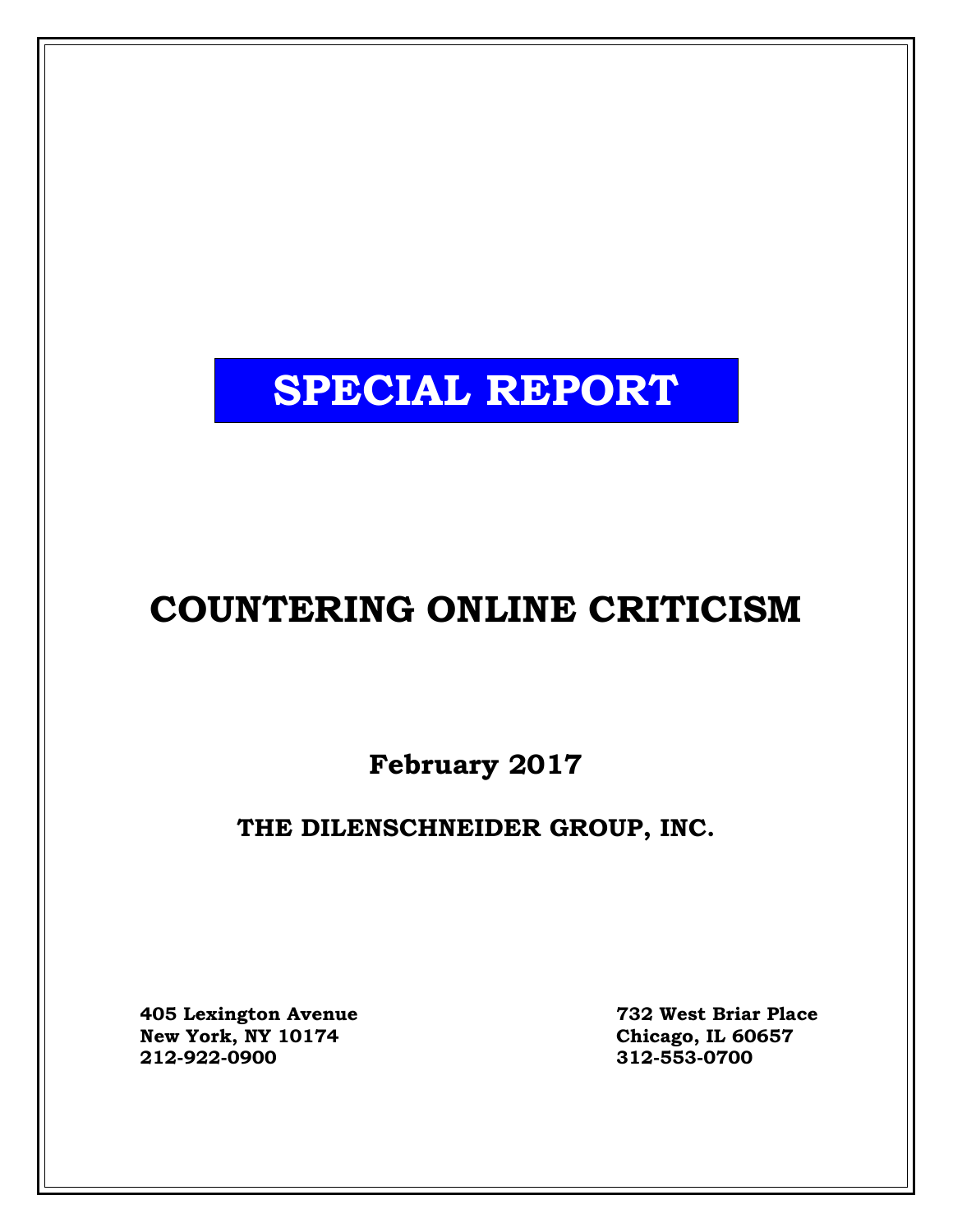# **COUNTERING ONLINE CRITICISM**

Virtually every day a Company or a top executive is demonized by online criticism. Much of it is false. Oftentimes the implications are huge and negative—nearly always an incredible amount of time and effort is spent trying to determine what to do about the criticism.

This Special Report offers ways to think about this phenomenon.

## **A Long-Standing Issue for Public Companies**

From the earliest days of the Internet, corporate short-sellers, competitors, disaffected employees and other critics have taken to message boards and other websites to disseminate false information about companies and executives. Sometimes the goal is to drive down a share price…or to besmirch the products of a rival…or to exact revenge…or simply to cause chaos. Whatever the motives, purveyors of false information have now taken their disinformation campaigns to an even more powerful and dangerous platform: the social media.

Unfortunately for corporate victims, the right to attack and smear anonymously, often with little consequence, has been consistently upheld by the courts, starting with *Reno v. ACLU,* a 1997 case in which the U.S. Supreme Court broadened the scope of online speech, stating that "any person with a phone line can become a town crier," and concluding that "the vast democratic forum of the Internet would be stifled if users were unable to preserve online anonymity." This is consistent with the generally accepted precept of public discourse as the "marketplace of ideas."

Thus the legal issue has boiled down to how to balance the rights of a corporation seeking to protect its reputation—and its market cap—from false accusations against the privacy rights of those who post the unwanted negative comments. It is a balance that is often hard to achieve. In the early days of the Internet, the favored corporate strategy was to use defamation suits to counter negative online comments. A new tort of "cyber-libel" quickly emerged, with many of the early suits naming deep-pocketed Internet Service Providers like Yahoo! as the defendants on the theory that they were the "publishers" of posted statements, but more importantly had the money to cover any liability.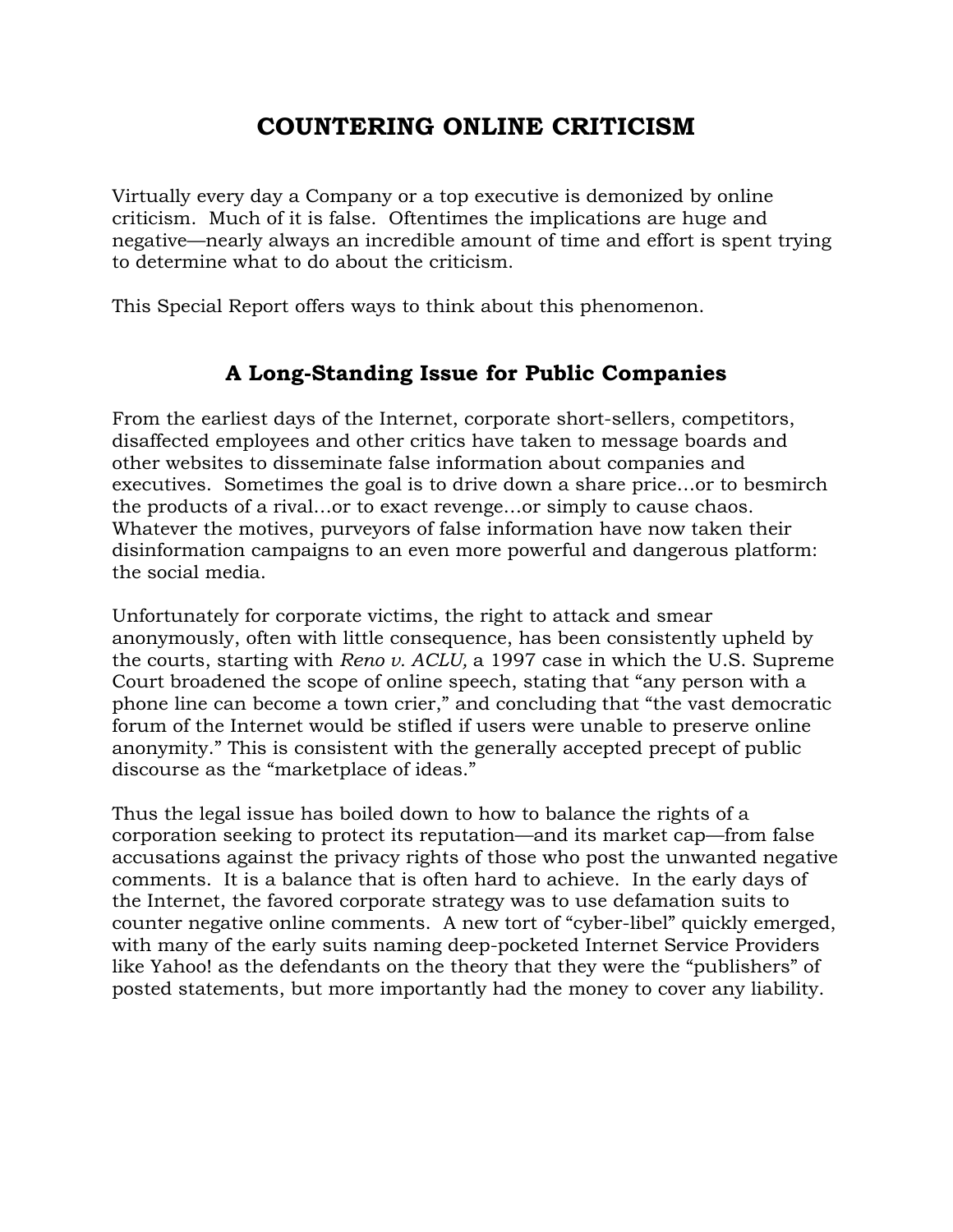#### **Congress Changes the Rules**

Congress changed the rules of the game by enacting what is now Section 203 of Title V of the Telecommunications Act of 1996. Section 203 effectively blocks plaintiffs from going after the ISPs, which can no longer be treated as the "publisher or speaker" of material from a third-party. Subsequent cases involving the Drudge Report and AOL have affirmed that position, ruling that ISPs were immune from both re-publisher and distributor liability from defamatory statements made by third parties, even if the provider is given notice of the defamatory content.

So with rare exceptions, this has reduced the legal options of aggrieved corporations to going after "John Does," the anonymous original providers of the negative content.

Increasingly sophisticated technology has enabled companies and their law firms to identify anonymous posters by obtaining subpoenas that can reveal the electronic identifiers in the registration materials the ISPs must keep on file. "People need to realize when they do the online posting bashing of a company that they can be caught pretty easily," the *Pepperdine Law Review* quoted a Kaye Scholer lawyer as saying.

It is possible that the simple step of initiating legal action against an individual posting on the Internet or social media will solve the problem. It can be effective intimidation, given the fact that corporations usually have no realistic goal of recovering any money from the defendants, who are typically judgmentproof. In an infamous case involving HealthSouth, for example, the anonymous poster was finally identified as a \$35,000-a-year food service worker at Penn State.

#### **Legal Action—Tread Carefully**

Almost all social media experts agree that—with some important exceptions taking or even threatening legal action against an individual poster is at best ineffective and could be disastrous. Internet trolls thrive on controversy, and there are few things they like more than being able to portray themselves as innocent victims of rich, greedy, unscrupulous corporate bullies trying to shut them down and suppress the truth.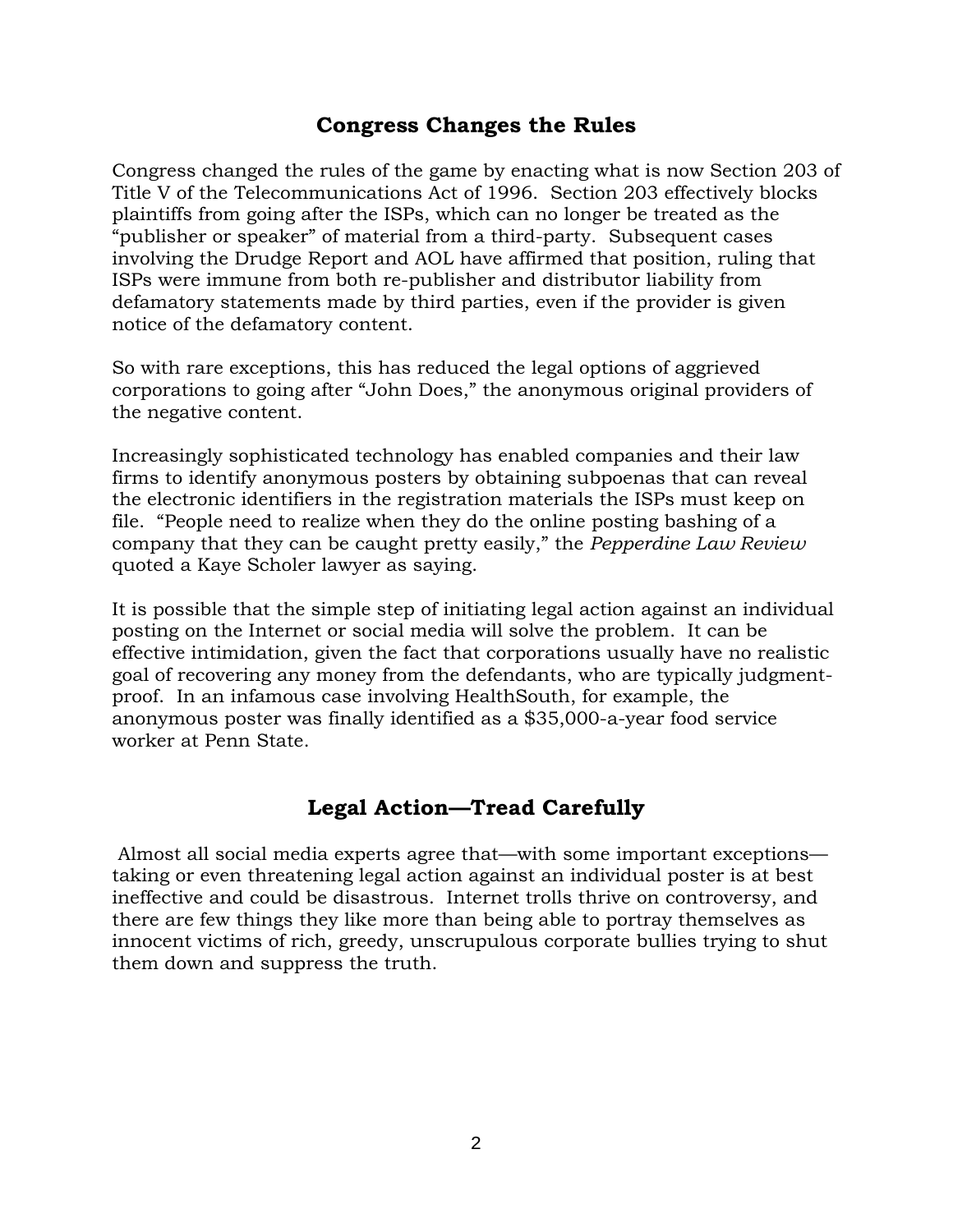Companies also overlook the very real danger that an angry defendant could file a counterclaim and embrace an aggressive discovery process that could involve deposing executives and obtaining sensitive documents that would wind up embarrassing the company-—particularly if the counterclaim draws the attention of the Securities & Exchange Commission, which has happened in at least one case that resulted in the SEC bringing a civil fraud action against the initially aggrieved company.

Given this risk and the nearly inevitable public relations blowback, companies should refrain from heavy-handed legal responses in all cases save those that clearly represent SEC-enforceable violations of securities law.

So what's the best strategy a company can take to counter the impact of negative postings? Here are some recommendations:

## **Create a Real-Time Response Capability**

The principal rule in corporate social media communications is that falsehoods about your company must be addressed and corrected immediately. Any falsehood that goes unchallenged can and probably will be forwarded and expanded upon. With each passing, the falsehood will gain traction and momentum, with more exposure creating more credibility.

But responding to falsehoods is in itself a difficult and risky proposition. The second principal rule in corporate social media communication is to never present the company in a negative light by trying to shut down free speech or bully commentators. Countless companies have learned this the hard way.

As a result, protecting the company's image on social media is more art than science. In most cases in which someone is posting negative opinions about the company, the proper response is not to respond at all. The risks of being portrayed as a corporate bully or getting into an online fight with trolls usually outweigh the possible benefit of a forceful response to a post few people will see anyway.

On the other hand, if someone is posting factually incorrect information about the company, it is almost always best to respond—if there is readily available evidence to prove the poster wrong.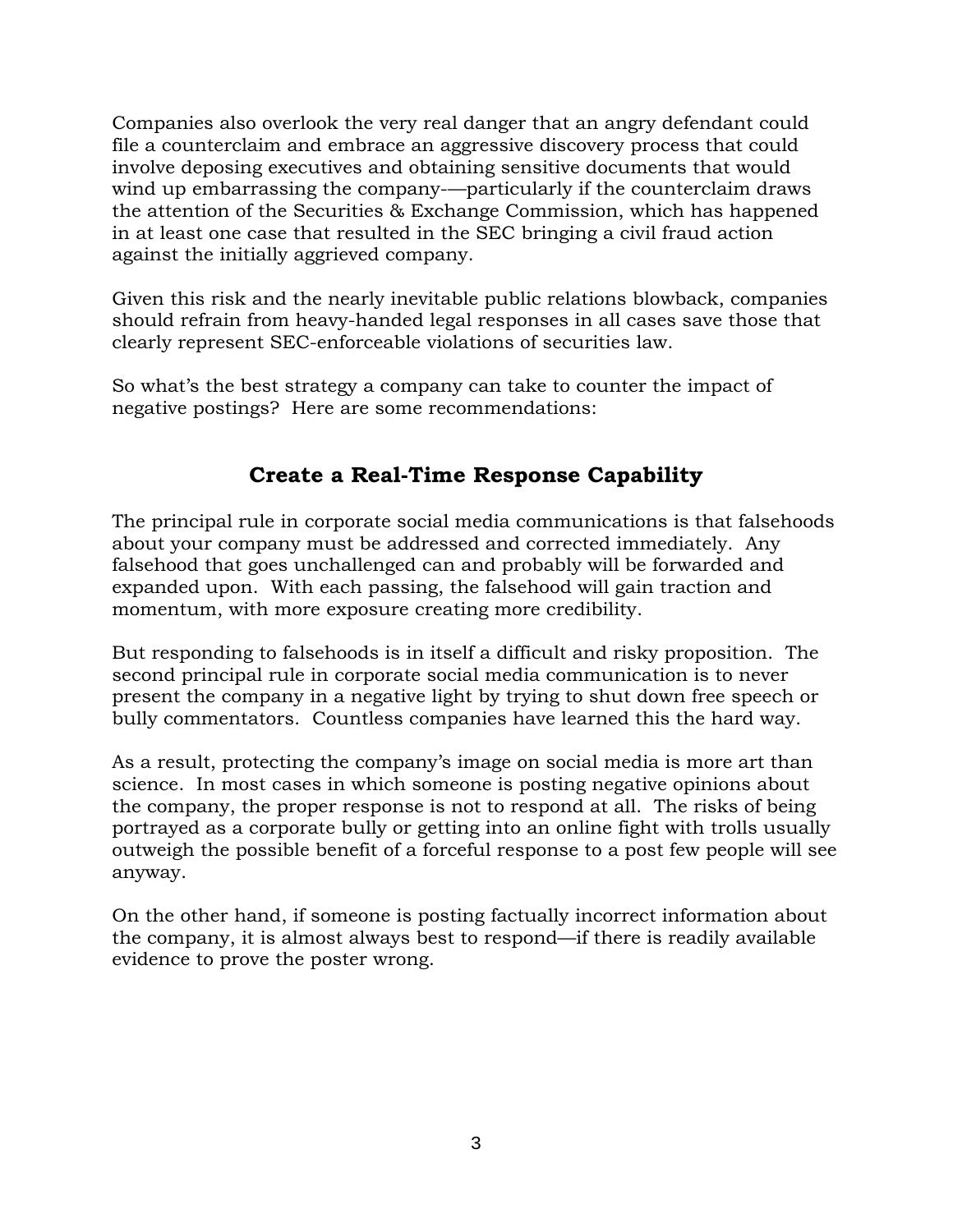So the task at hand is daunting: Companies must first monitor social media and identify negative references to their brand name or products. They must then decide whether the comment warrants a response. If so, the company must respond immediately with language that sets the record straight without coming off as bullying.

This is not a responsibility for junior-level communications staff. At many companies, the social media team is composed of relatively young professionals who have neither the experience nor the authority to make decisions at these levels. As a result, companies must create a management structure capable of handling this delicate process on a real-time basis. That structure must include an executive capable of:

- 1. Deciding when and if the company should respond to social media and Internet postings;
- 2. Deciding how the company should respond and what wording it should use.

Every company will have to develop a structure that works best for it. Decisions at this level should include input and sign-off from senior executives in Communications, in-house counsel and even the C-Suite. However, given the sheer volume of social media interactions, the top executives cannot get involved in every instance. In the end, someone in the social media/communications team will have to be given the authority to decide how to respond to individual social media and Internet references—including whether to leave the choice of how to handle a specific instance to the social media team, or elevate it to senior management.

The upshot: Companies must view responses to social media in general and fake news in particular as a serious element of their corporate Risk Management Programs. In doing so, they will need to dedicate the resources required for effective risk management—including senior level time and input.

## **Pressure Platforms for Protection**

Both individually and as a group, companies should be lobbying major platforms like Facebook and Twitter to create better protections against Fake News. Facebook CEO Mark Zuckerberg has slowly come around to admitting that his platform needs to develop better tools and procedures.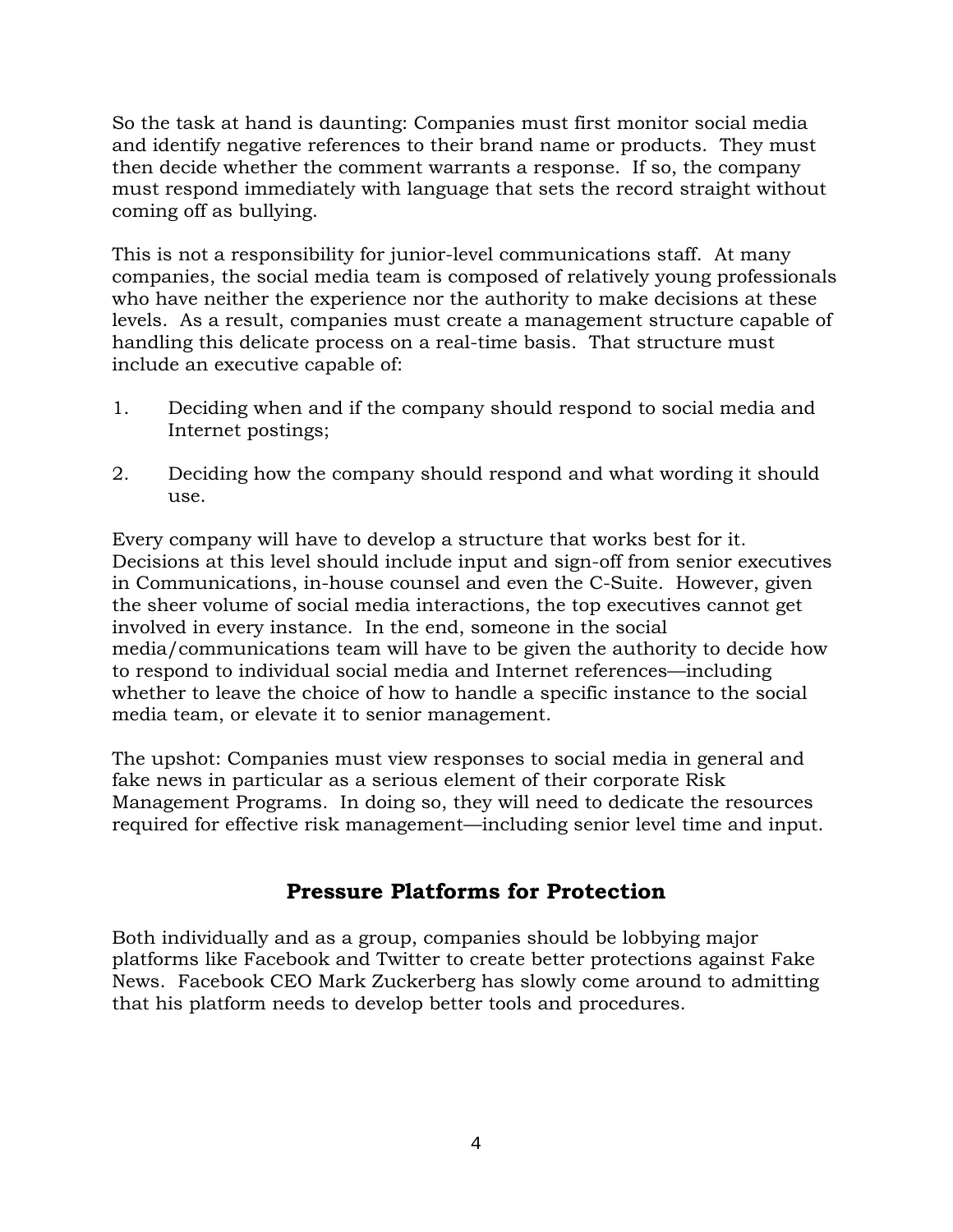In a note to users posted on Facebook, Zuckerberg described some of the "fixes" the company is implementing:

- "Stronger detection. The most important thing we can do is improve our ability to classify misinformation. This means better technical systems to detect what people will flag as false before they do it themselves."
- "Third-party verification. There are many respected fact-checking organizations and, while we have reached out to some, we plan to learn from many more."
- "Warnings. We are exploring labeling stories that have been flagged as false by third parties or our community, and showing warnings when people read or share them."
- "Easy reporting. Making it much easier for people to report stories as fake will help us catch more misinformation faster."
- "Related articles quality. We are raising the bar for stories that appear in related articles under links in News Feed."
- "Disrupting fake news economics. A lot of misinformation is driven by financially motivated spam. We're looking into disrupting the economics with ad policies like the one we announced earlier this week, and better ad farm detection."

All these actions would represent an improvement over the current system and provide some increased level of protection. Companies should press Facebook and Zuckerberg to follow through on these initiatives and to develop additional ways to combat fake news.

There is another course of action available to corporations, and indeed an intriguing one: A coordinated campaign to lobby platform operators could be carried out under the auspices of a group like the U.S. Chamber of Commerce, or companies could join together in a new partnership group to collectively agitate for change. One-on-one lobbying efforts by high profile CEOs and top executives of the world's largest companies also can have enormous influence at Facebook and other platform operators.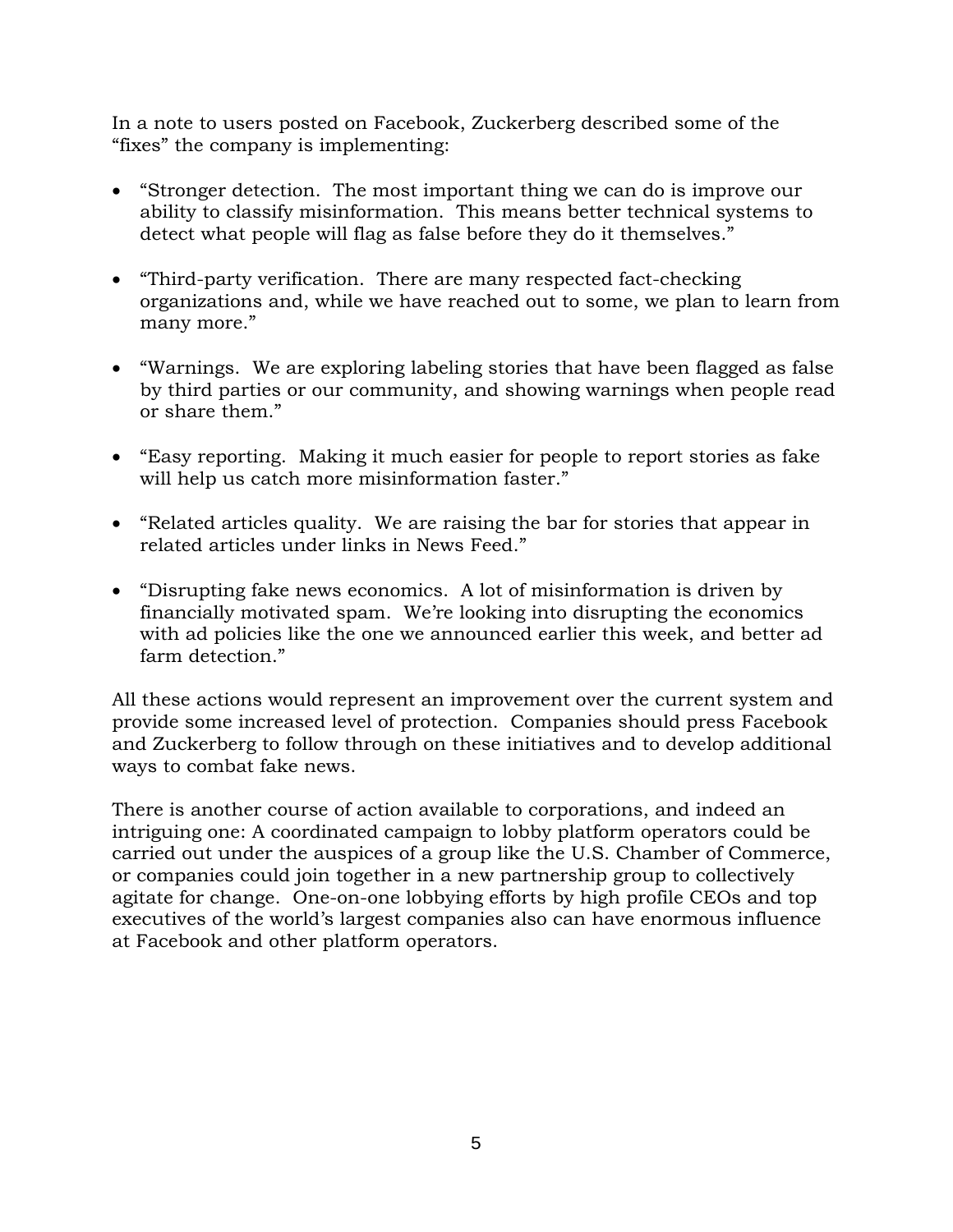## **Explore Legal Remedies as a Group, Not as Individual Companies**

There is a significant difference between fake news designed to damage politicians or political causes and fake news designed to damage a business. The former is a gauzy legal area often laden with claims of First Amendment rights, while the latter can offer redress for specific and proven falsehoods with intent to damage.

As noted above, corporations and CEOs should consider lobbying through business organizations such as the U.S. Chamber of Commerce and other trade groups, as well as meeting with lawmakers and regulators, to begin strengthening protections against fake news.

But there is always a final option available to them as well. While acknowledging the truth of the dictum that it is rarely a good idea for companies to pursue legal recourse against commentators on social media or the Internet, there is one legal strategy that could create a strong deterrence to anyone thinking of posting fake news: Shareholder lawsuits. There is ample legal precedent in the United States of shareholders filing class-action lawsuits against short-sellers whom they accuse of manipulating share prices by disseminating false information. Such an action could be organized through independent shareholder groups without any direct involvement from the company in question.

If a group of shareholders of a defamed company were to identify the originator of the fake comments and sue that person for losses—even should the perpetrator be a solitary troll with a WiFi connection and a Facebook account it would send a powerful message regardless of the outcome of the case.

*Finally, Engage Your Critics.* Make it clear to shareholders and the general public that you are listening and not trying to hide from anything. McDonald's vice president for corporate responsibility, for example, used a company blog to comment on a low "raw score" (44 out of 100) in a published report about the company's environmental and social policies. Conceding the score was "humbling," the executive said, "this tells us there is much more to do," the *Wall Street Journal* reported. Go to the platform where the negative comments were first posted, and give your critics the sense that you are treating them with dignity and fairness. That not only defuses the anger but also does so in a manner that (hopefully) reflects the company's core values.